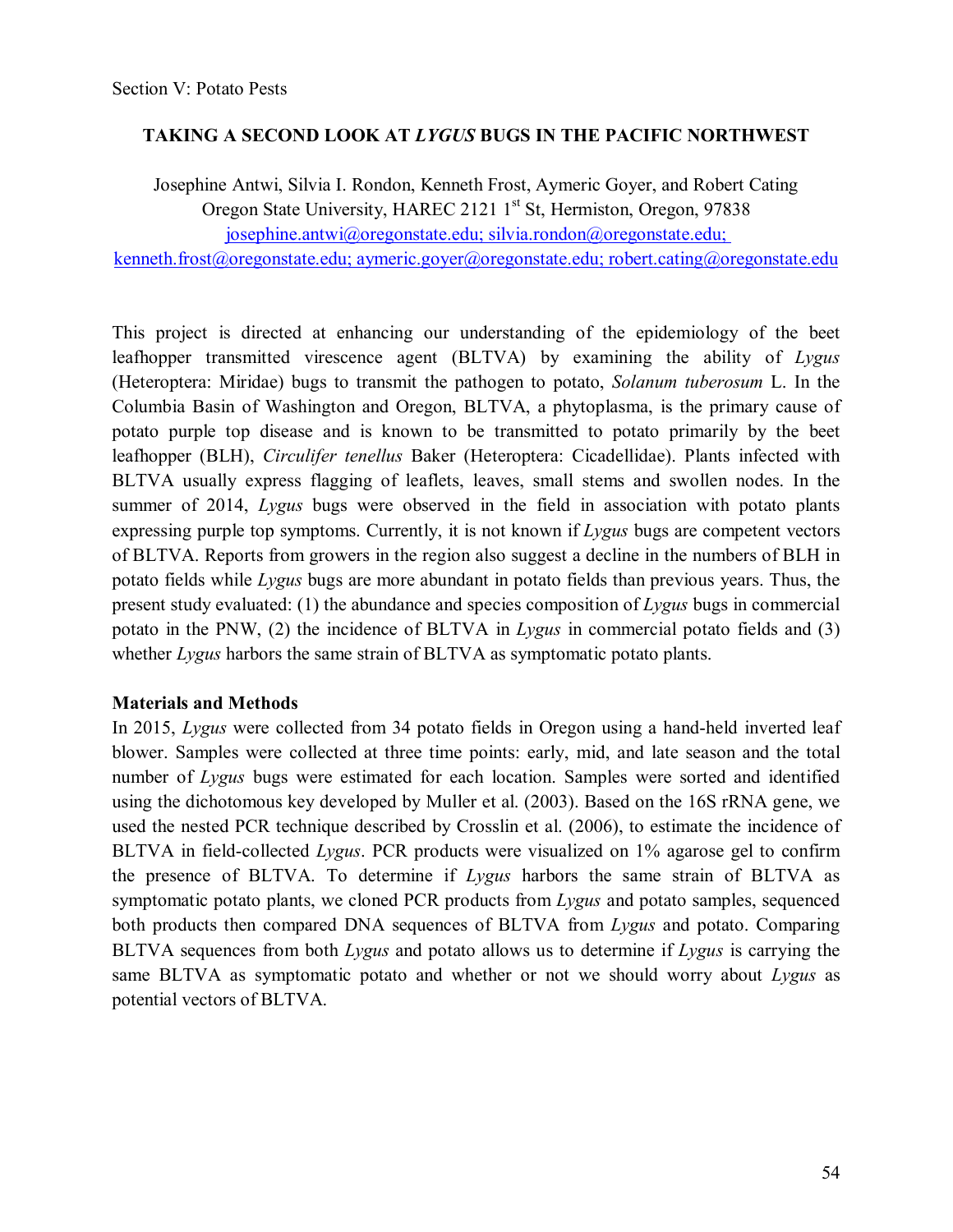## **Results and Discussion**

**Morphological identification**: In Oregon, the *Lygus* complex in potato is dominated by *Lygus hesperus*, *L*. *elisus* and *L*. *lineolaris* (**Figs. 1A, B, and C**). The 3 species are primarily distinguished by the unique pattern of frons, pronotum and wing membrane as well as the presence/absence of spots on the propleura (side of the pronotum).



Fig. 1 Three major *Lygus* species identified in potato fields in the Columbian Basin in Oregon. Photo by OSU-IAEP (Rondon lab by J. Antwi).

*Lygus* **population dynamics**: In general a total of 240, 358 and 127 *Lygus* were collected in June July and August, respectively (**Fig. 2**). Across all sampling sites, we collected an average of 7 *Lygus* per location; where the highest average (42 *Lygus* per site) occurred at location 14 and lowest average (1 *Lygus* per site) occurred at location 12 (see map and location of traps at [https://andersongeog.maps.arcgis.com/apps/webappviewer/index.html?id=e857a721431642188f](https://andersongeog.maps.arcgis.com/apps/webappviewer/index.html?id=e857a721431642188fa27b04c2f7c270) [a27b04c2f7c270.](https://andersongeog.maps.arcgis.com/apps/webappviewer/index.html?id=e857a721431642188fa27b04c2f7c270) All *Lygus* were tested for BLTVA; 0, 25, 36 and 12 % of the samples tested positive in May, June, July and August, respectively (**Fig. 3**).